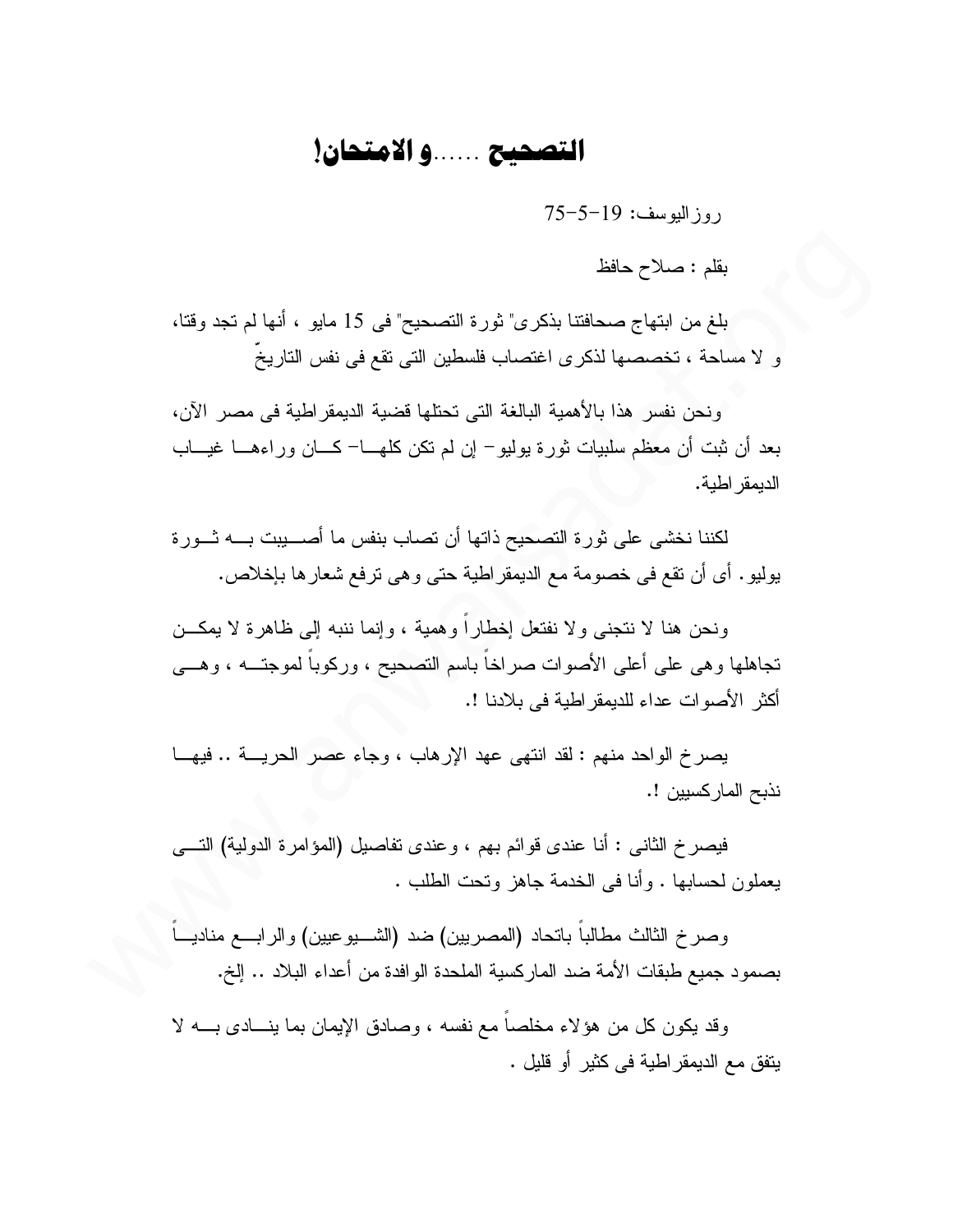فالمار كسية إحدى عقائد العصر ، و المار كسيون حقيقة في كل بلد ، و لا يمكن أن يكون ديمقراطيا من يرفض النعامل مع حقيقة سياسية واقعة .. لمجرد أنه يكرهها.

والماركسيون قوة وطنية من قوى التحالف ، أثبتوا وطنيتهم في كل وطن دعاهم إلى نصرته ، ولا يمكن أن يكون ديمقراطيا من يحرم وطنه من قوة صادقة الوطنية، لمجرد أن مزاجه – أو بالأحرار مصالحة– لا تطبق وجودها!.

وقد أثبت التاريخ أنه ما من مرة بدأت فيها حملة صليبية على الماركسيين إلا وفادت تدريجيا إلى نظام فاشستي يخضع الشعب للإرهاب والجوع ويلغ في دماء الجميع. وفي البرنغال أيام سالازار ، وفي شيلي بعد اغتيال الليندي .. وحدث في مصر أيام إسماعيل صدقي ، وأيام إبراهيم عبد الهادي . فكل هؤلاء بداوا بذبح (العملاء المار كسيين) باسم الوطنية، أو " الشيو عيين الملحدين" باسم الدين ، و عندما تم لهم ذلك ذبحوا الوطنية والدين جميعاً ، وحولوا الشعب الكادح المؤمن إلى عبد بدير طاحونة الذهب للأثرياء لا حرمة لماله أو عرضه أو إنسانيته .

على أن هؤلاء جميعا لم يكونوا يزعمون أنهم ديمقراطيون كان هتلر يقول بصر احة أن الديمقر اطية وباء نشره اليهود للقضاء على ألمانيا وكان موسوليني يعلن دون مواربة أنه أما الحرية وأما مجد الوطن .

أما الفاشيون الجدد في مصر ، فإنهم يلعبون لعبتهم – وهذا هو الشَّيِّ الخطر – باسم الديمقر اطية !.

بنادون بكل ما نادى به هتلر وموسوليني وسالازار وصدقى وعبد الهادى .. ولكن باسم الحرية !.

ويطالبون بكل ما قاتل ضده ثوار بوليو، ولكن باسم التصحيح، واستمرار الثور ة!!

أنهم – باختصار – يحاولون ركوب موجة (مايو) بنفس الطريقة التي سبق أن ركبوا بها موجة (يوليو) ويحاولون باسم الثورنين! تحقيق أهداف معادية للثورنين